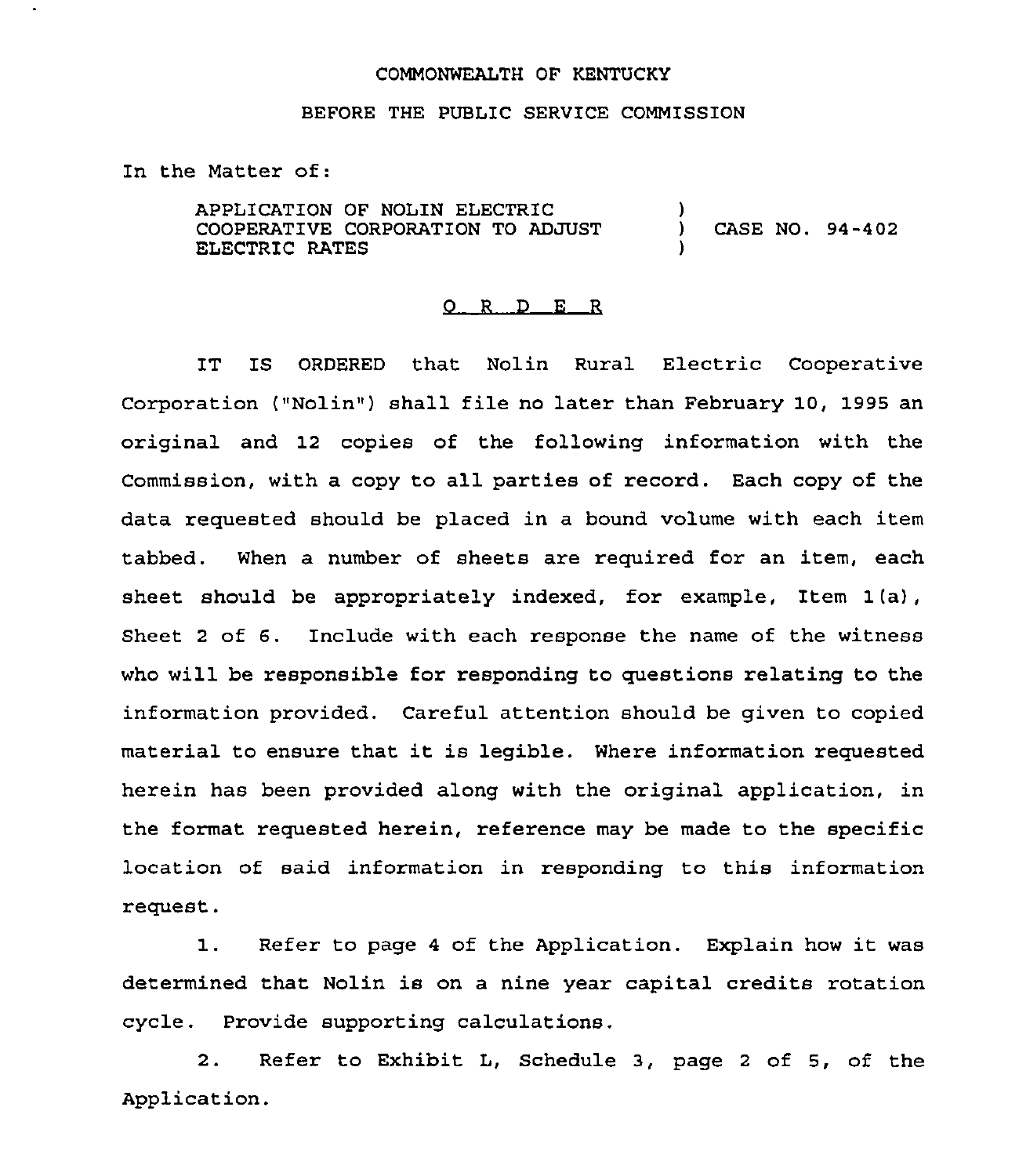a. When were the proceeds from REA Note No. AE6 and National Rural Utilities Cooperative Finance Corporation ("CFC") Note No. 9024 advanced?

b. If these amounts were not outstanding at the end of the test year, explain why the interest expense should be included in any adjustment for interest on long-term debt.

3. Refer to Exhibit L, Schedule 3, pages <sup>2</sup> and <sup>3</sup> of 5, of the Application.

a, Provide the journal entries for the REA and CFC loan advances totalling \$4,972,000. List each obligation which was reduced or satisfied by these advances and the amount of the advance applied to it.

b. (I) Explain how the remainder of the advances will be used.

(2) State when the full amount is expected to be advanced.

(3) Provide supporting documentation for each response.

4. Refer to Exhibit L, Schedule 3, page <sup>3</sup> of 5, of the Application.

a. For each loan with CFC, state the interest rate option (fixed or variable) chosen.

b. For any fixed rate CFC notes, explain what consideration Nolin has given to repricing during the test year.

5. Refer to Exhibit L, Schedule 3, pages <sup>4</sup> and <sup>5</sup> of 5, of the Application.

-2-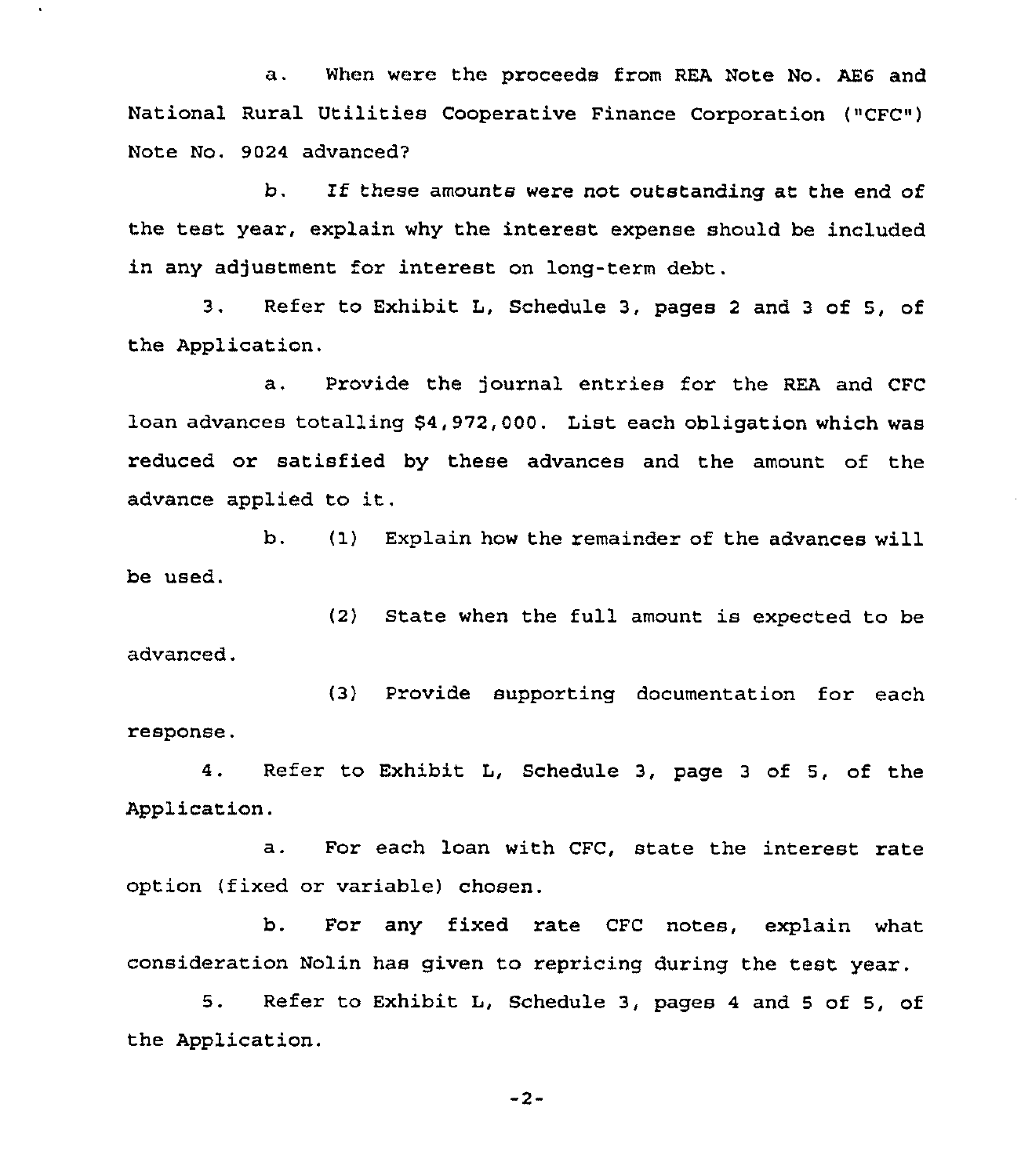a. Provide the terms and conditions of Nolin's deferred power bill arrangements with East Kentucky Power Cooperative in effect at the end of the test year.

b. What will happen if Nolin cannot pay the deferred power bill by the required payment date?

6. Refer to Exhibit L, Schedule 3, pages <sup>4</sup> and <sup>5</sup> of 5, of the Application. Why should the interest expense adjustment of \$71,<sup>468</sup> be included for rate-making purposes since it is outside of the test year?

7. Refer to Exhibit L, Schedule 5, of the Application. Provide supporting workpapers for the tax on vehicles totalling \$ 3,422 and the 1993 Assessment for maintenance of Public Service Company totalling \$22,302.

8. Refer to Exhibit L, Schedule 6, of the Application.

a. What does the column "ATTEND" on page <sup>2</sup> of <sup>8</sup> represent?

b. How does Nolin determine which employees receive a bonus and the amount of that bonus?

c. Explain what the column "MISC." on page <sup>6</sup> of <sup>8</sup> represents.

9. Refer to Exhibit L, Schedule 6, pages <sup>3</sup> and <sup>4</sup> of 8, of the Application.

a. Explain why Nolin used 2,088 hours for regular hours worked instead of 2,080 hours

b. Recompute normalized wages as shown on pages <sup>3</sup> and 4 based on 2,080 regular hours.

-3-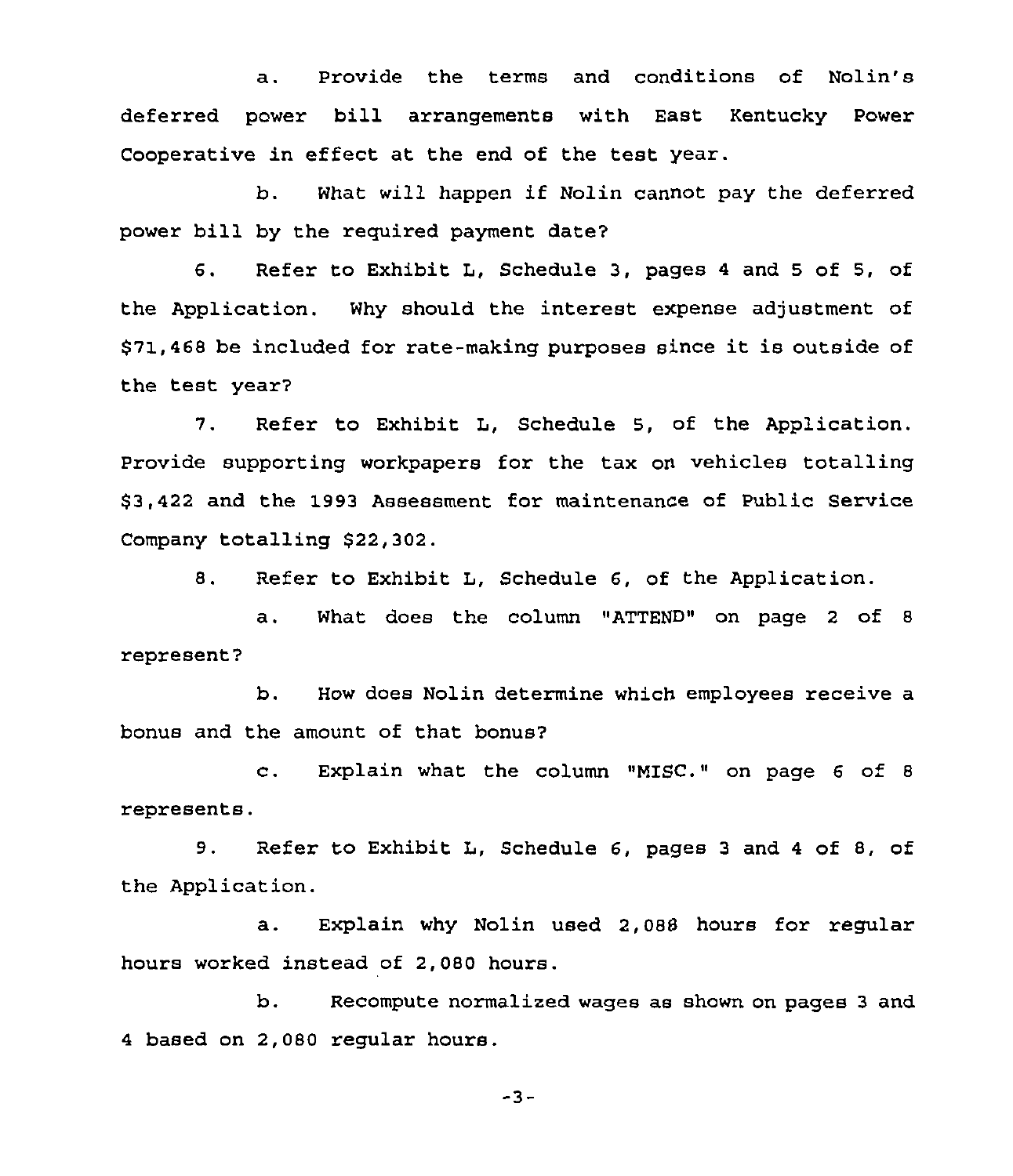10. Refer to Nolin's response to Item 15 of the November 22, 1994 Order. Provide justification for the following total salary and wage increases:

a. 1991, 15.82%.

b. 1992, 10.59%.

c. 1993, 18.32%.

11. Refer to Nolin's response to Item 16 of the November 22, 1994 Order. Provide justification for any wage or salary increase in excess of 5 percent for any employee.

12. Provide all workpapers, calculations and other documentation that support the payroll related taxes adjustment totalling 87,244 as stated on page <sup>6</sup> of the testimony of John C. Stucky.

13. Refer to Nolin's response to Item 18 of the November 22, 1994 Order. Explain why Christmas Bonuses and Attendance Awards totalling 526,655 should be recovered from the ratepayers.

14. Provide all union labor contracts in effect during the test year.

15. Refer to Exhibit L, Schedule 7, of the Application.

a. For each National Rural Electric Cooperatives Association ("NRECA"j benefit, describe the coverage provided under each policy including eligibility requirements and monthly rates for the plans as of the end of the test year.

b. For the medical insurance, describe the level of coverage provided, including the amounts of employee deductibles,

 $-4 -$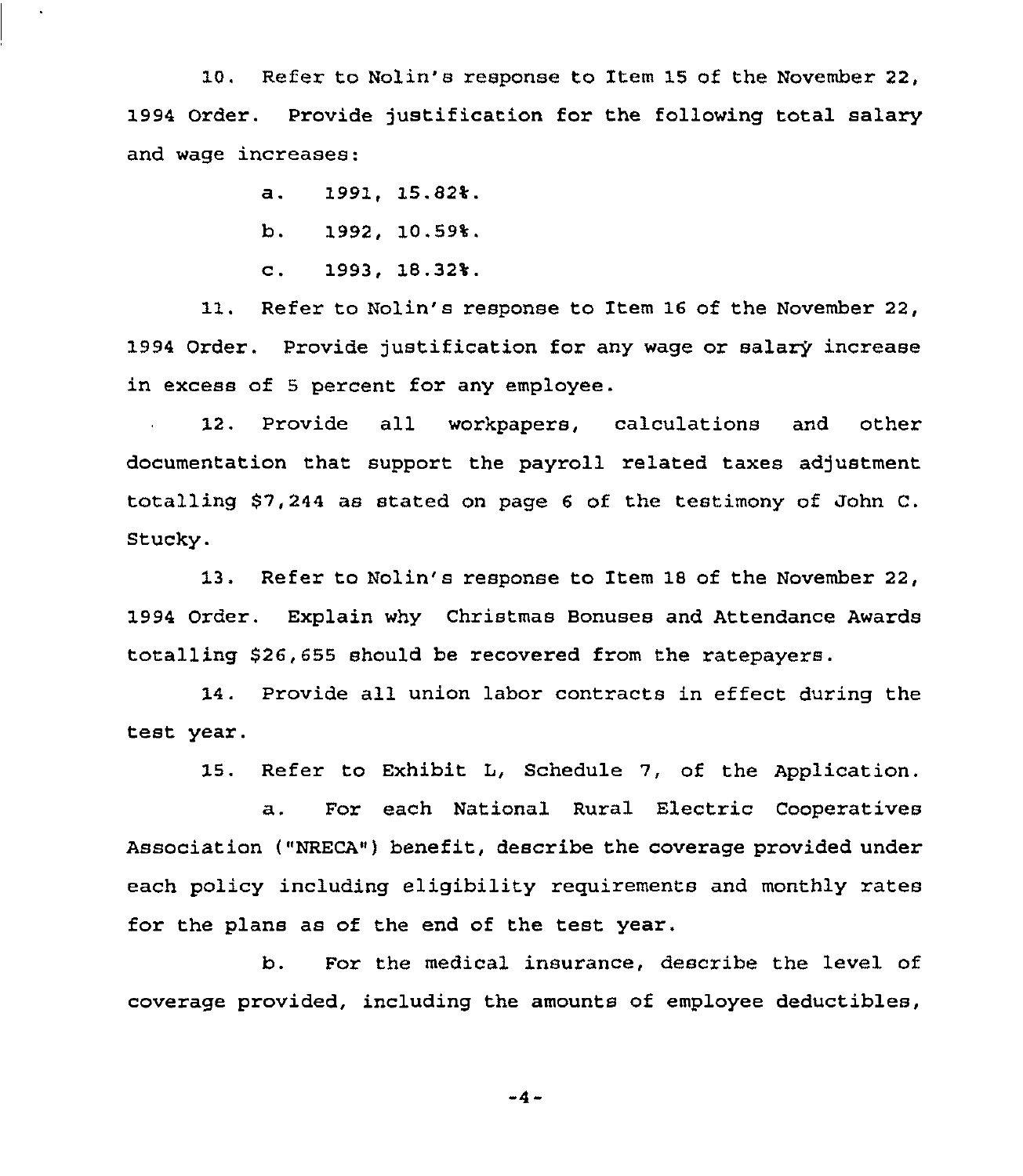copayments, and monthly rates in effect at the end of the test year.

c. Provide all materials Nolin provides to its employees concerning its 401(k) plan. State whether all employees are eligible to participate in the 401(k) plan.

d. Describe in detail all changes made in the plans since January 1, 1993. State the reason(s} for such changes.

e. Describe how Nolin procures these types of coverage. If competitive bidding is used, state when the last bids were taken, identify the bidders, the respective bids, and the reason(s) for the selection of the successful bidder. lf coverage is not procured through competitive bidding, explain in detail why not.

f. Provide the premium notices for the month of December 1993.

16. Refer to Exhibit L, Schedule 7, page 1 of <sup>5</sup> , of the Application. Has the contribution moratorium on the NRECA Retirement and Security Program been lifted? If yes, when was the moratorium lifted? What is the actual contribution being required of Nolin?

17. Refer to Exhibit L, Schedule 7, page <sup>5</sup> of 5, of the Application. Explain why Nolin includes <sup>4</sup> retirees in its medical plan. State whether the retirees are required to pay any portion of their premiums. If so, what is the required payment and how is it accounted for?

 $-5-$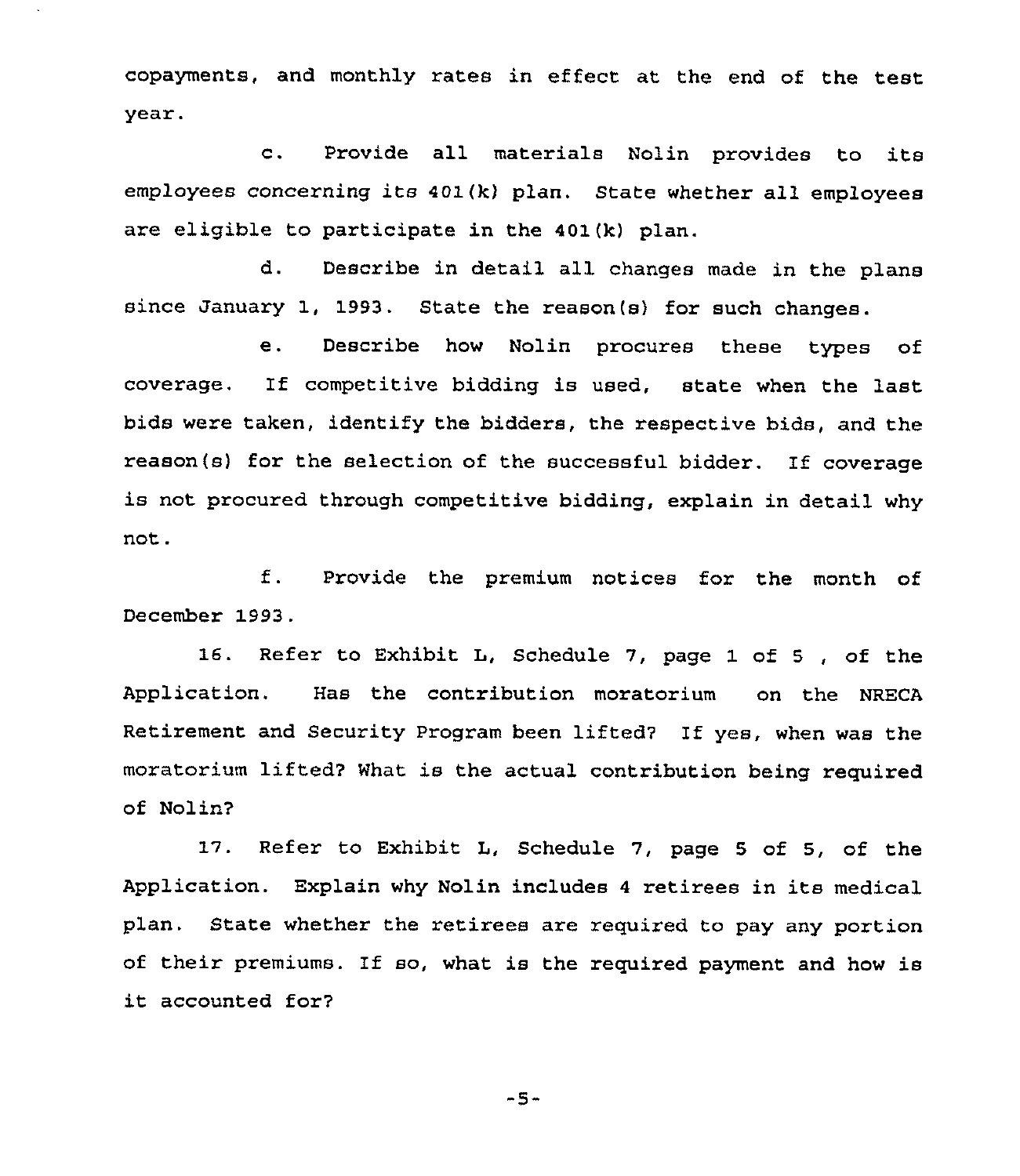18. Refer to Exhibit L, Schedule 8, of the Application.

a. State the number of employees who have coverage under each type of insurance listed.

b. Describe the coverage of each type of insurance listed.

c. Describe how Nolin procures these types of coverage. If competitive bidding is used, indicate when the last bids were taken, identify the bidders, the respective bids, and the reason(s) for the selection of the successful bidder. If the coverage is not procured through competitive bidding, explain in detail why not.

d. Provide the latest premium statement issued during the test year.

Provide a supporting schedule for the \$19,141 e. adjustment.

19. Refer to the Testimony of Robert C. Wade. Explain why Nolin has obtained short-term loans to pay the deferred power bill and other expenses instead of drawing down the REA or CFC loans.

20. Refer to page 4 of <sup>8</sup> of the Testimony of Michael L. Miller. Provide complete details of the future headquarters and service facilities for which land was purchased. This should include the date of the land purchase, a general description of the proposed facilities, and the estimated cost to construct the facilities.

21. Provide an analysis of all costs incurred in the test year for the future headquarters and service facilities. This

-6-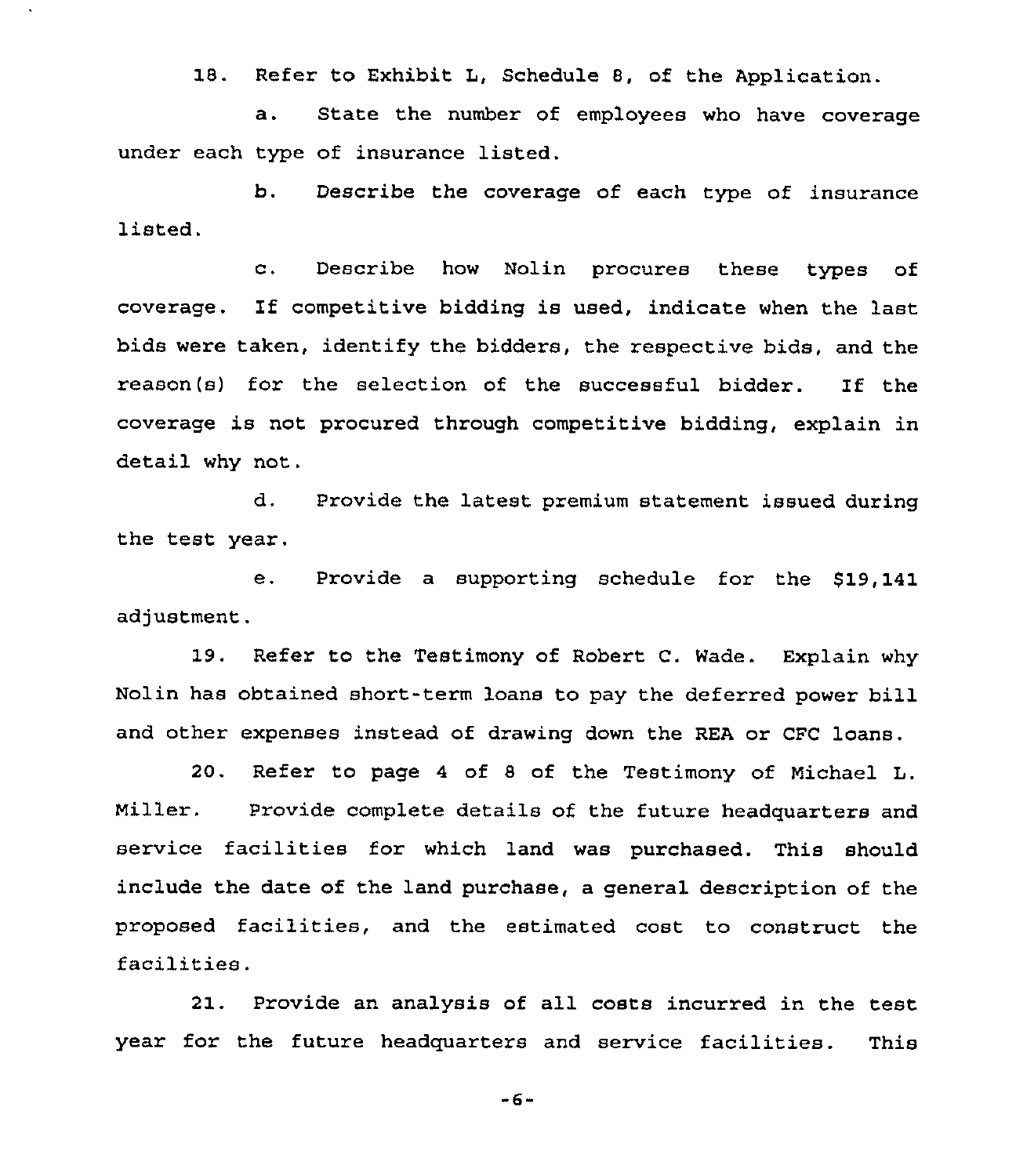analysis should include the account charged, the amount, and a description of the expense.

22. Provide a copy of the NRECA Facility Study, Human Resources' Study and Compensation Plan referred to on page 4 of Mr. Miller's testimony.

23. Refer to Exhibit D-2, page 6 of 8, of the Application. Explain why Nolin did not amend its application to request additional revenues of S1,500,000.

24. Refer to pages 5 and <sup>6</sup> of <sup>8</sup> of John C. Stucky's testimony. Mr. Stucky states that the increase in property and payroll-related taxes totals 922,593. However, in Exhibit I, page 1 of 2, of the Application, the tax adjustment reflects an increase of 623,427. Explain the discrepancy.

25, Refer to Nolin's response to Item 1 of the November 22, 1994 Order. Provide an income statement and balance sheet in comparative form for the test year and the 12-month period immediately preceding the test year.

26. Refer to Nolin's response to Item <sup>2</sup> of the November 22, 1994 Order. Provide an analysis of Nolin's debt to equity ratio for the test year and the <sup>5</sup> previous calendar years. Provide this analysis for calendar year 1994 when available.

27. Refer to Nolin's response to Item <sup>6</sup> of the November 22, 1994 Order. For each of the accounts listed below, provide a detailed explanation for the change in account activity between the two time periods.

$$
-7-
$$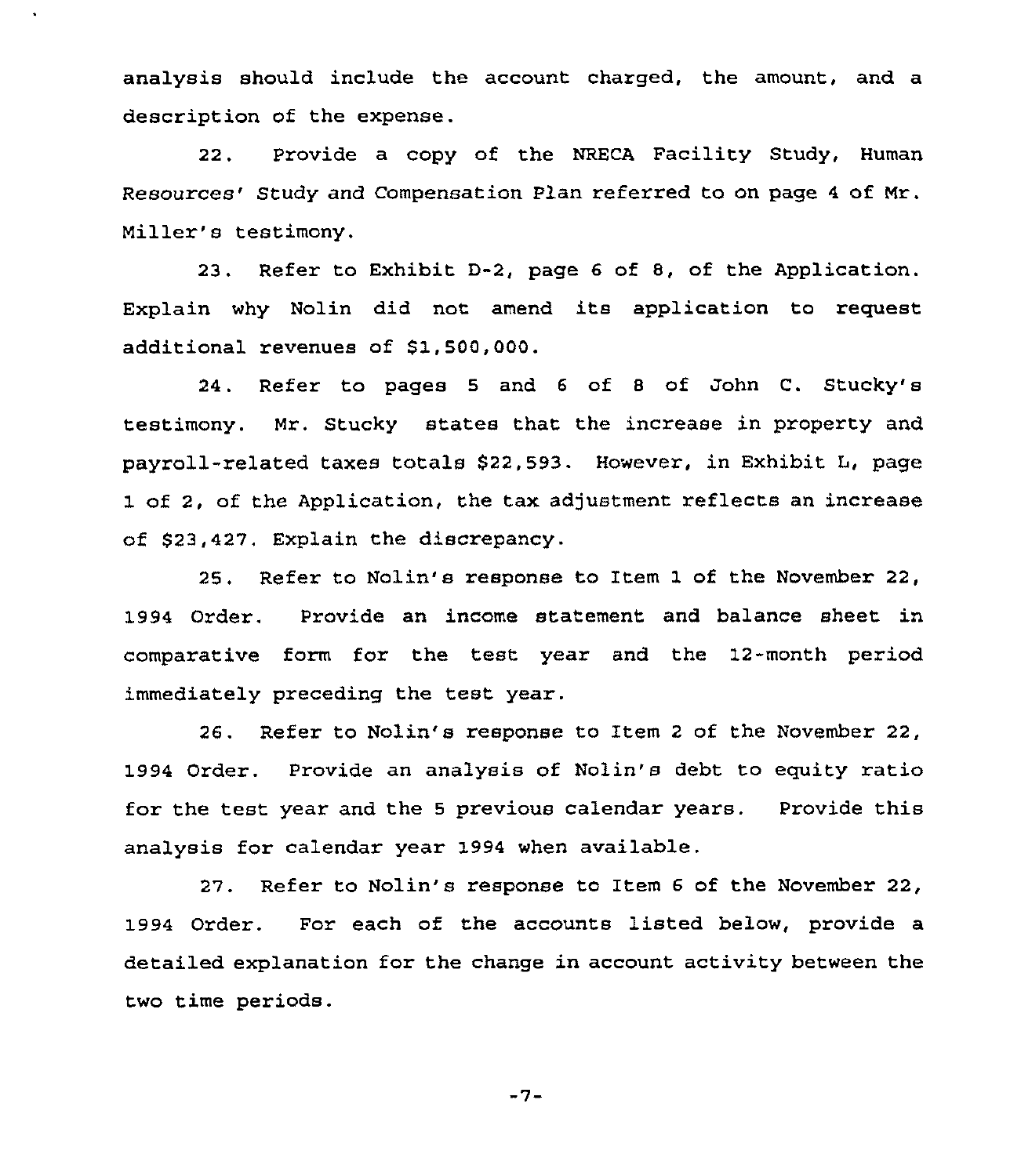a. Account No. 367.00 - Underground Conductors and Devices, page 1 of 15.

b. Account No. 369.00 - Services, page 1 of 15.

c. Account No. 389.00 - Land and Land Rights, page <sup>2</sup> of 15.

d. Account No. 391.00 - Furniture and Office Equipment, page <sup>2</sup> of 15.

e. Account No. 392.00 - Transportation Equipment, page 2 of 15.

f. Account No. 107.10 — Construction Work in Progress-Contract Labor, page <sup>3</sup> of 15.

g. Account No. 107.20 - Construction Work in Progress, page <sup>3</sup> of 15.

h. Acccunt No. 108, in total, — Accumulated Depreciation and Retirement Work in Progress, pages <sup>4</sup> and <sup>5</sup> of 15.

Account No. 131.13 - Cash General Fund-Liberty i. National Bank & Trust & PNC, page 7 of 15.

j . Account No. 136.02 - Temporary Cash Investment-CFC, page <sup>8</sup> of 15.

Account No, 142, in total, - Accounts Receivable, k. pages 8, 9, and 10 of 15.

 $\mathbf{1}$ . Account No. 217.00 - Retired Capital Credits-Gain, page 10 of 15.

m. Account No. 224.30 - Notes Executed, page 10 of 15.

Account No. 226.00 — Unamortized Discount on Longn. Term Debt, page 11 of 15.

-8-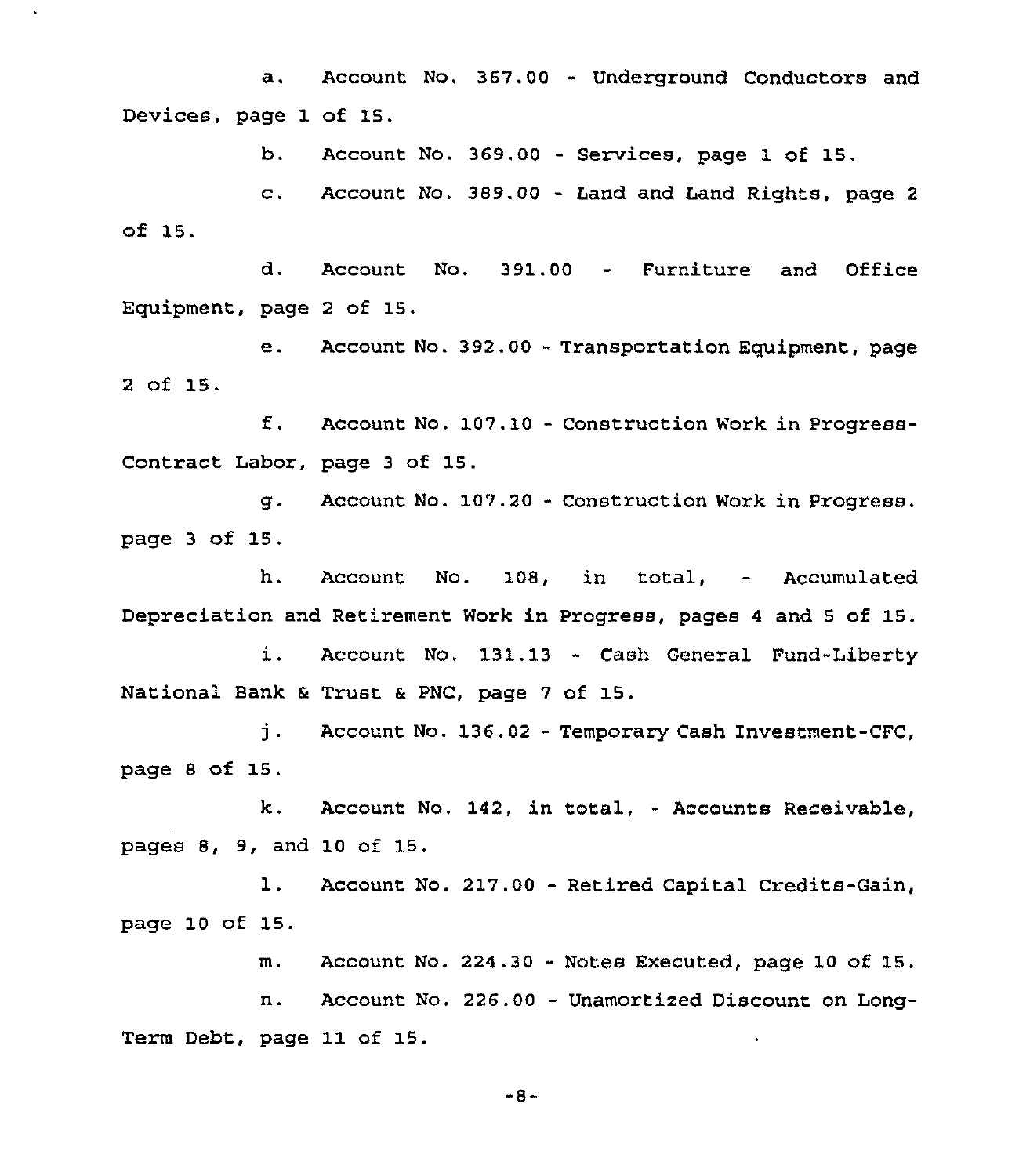o. Account No. 231.10 - Notes Payable-Geothermal Loans-EKPC, page 11 of 15.

p. Account No. 236, in total, - Taxes Accrued, page 13 of 15.

q. Account No. 237.20 - Interest Accrued CFC Obligation, page 14 of 15.

r. Account No. 238.<sup>10</sup> — Patronage Capital Payable, page 14 of 15.

s. Account No. 241.00, in total, - Taxes, page <sup>14</sup> of 15.

t. Account No. 242.60 — Accrued Outside Services-Audit, page 15 of 15.

u. Account No. 242.80 - Accrued Interest-Consumer Deposit, page 15 of 15.

v. Account No. 252.00 - Consumer Advances for Construction, page 15 of 15.

w. Account No. 253.00 - Other Deferred Credits-Rolling Fork Range, page 15 of 15.

28. Refer to Nolin's response to Item <sup>6</sup> of the November 22, 1994 order. Provide the following information concerning Account No. 231.10, Notes Payable — Geothermal Loans — EKPC:

a. Describe the terms and conditions of the loan.

b. Provide an itemized list of the use(s) of the proceeds of these loans for the test-year end. Identify the account charged for each item.

-9-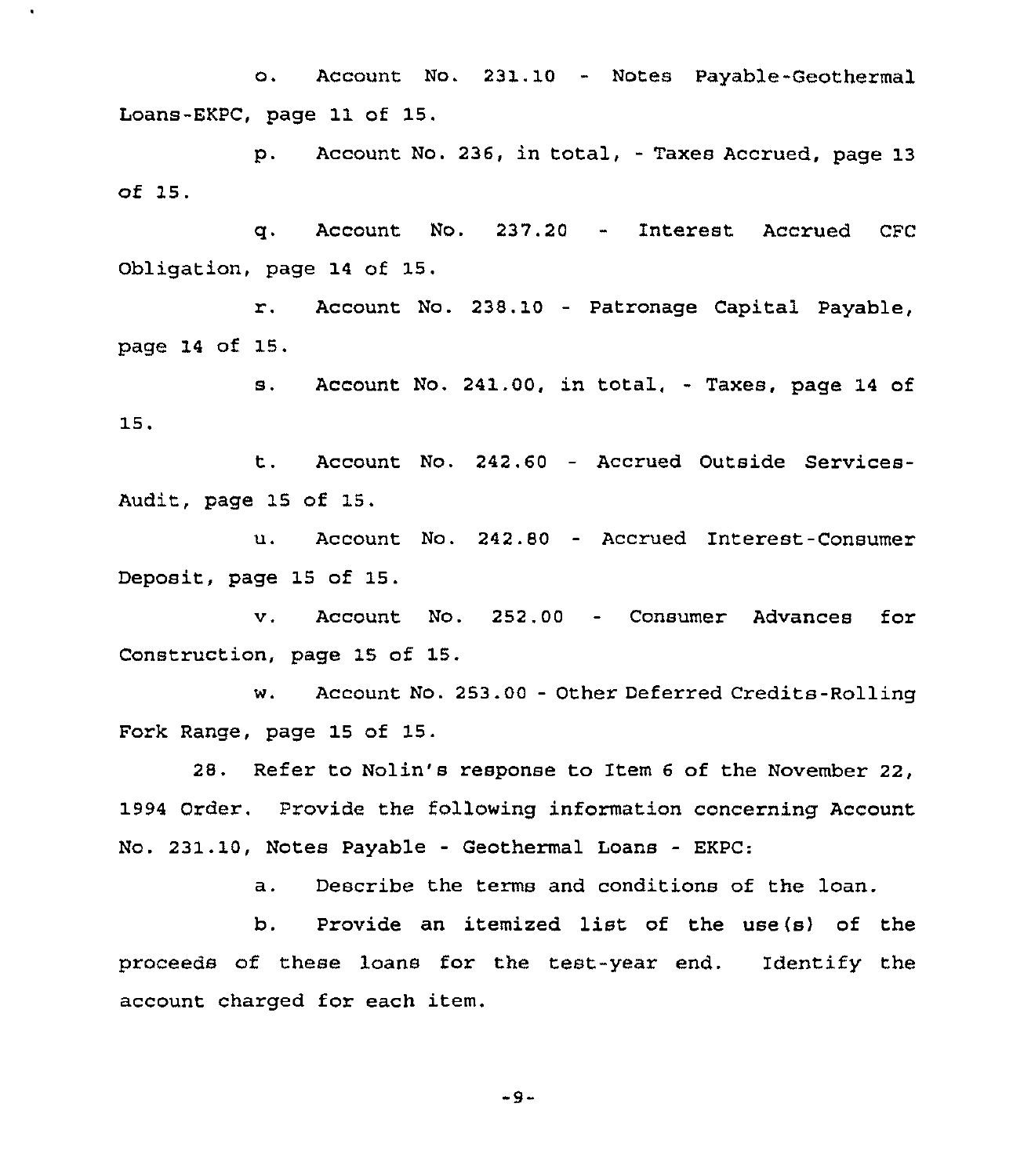c. Provide a reference to the Commission proceeding wherein approval for the loans was granted.

29. Refer to Nolin's response to Item 7 of the November 22, 1994 Order. For each of the accounts listed below, provide a detailed explanation for the change account activity between the two time periods.

a. Account No. 444.00 - Public Street & Highway Lighting, page 1 of 12.

b. Account No. 450.00 - Forfeited Discounts, page 1 of 12.

c. Account No. 451.0Q - Miscellaneous Service Revenue, page 1 of 12.

d. Account No. 555.QQ - Purchased Power, page 1 of 12.

e. Account No. 586.30, in total, — Meter expense-Tampering, page 3 of 12.

f. Account No. 588.00, Dept <sup>02</sup> — Miscellaneous Distribution expense, page <sup>3</sup> of 12.

g. Account No. 593.QQ, Dept 02 - Maintenance of Overhead Lines, page <sup>4</sup> of 12.

h. Account No. 594.00, Dept 02 — Maintenance of Underground Lines, page 4 of 12.

i. Account No. 597.00, Dept <sup>02</sup> — Maintenance of Meters, page <sup>4</sup> of 12.

j. Account No. 901.00, Dept <sup>01</sup> — Supervision Customer Accounts Expense, page <sup>5</sup> of 12.

 $-10-$ 

 $\cdot$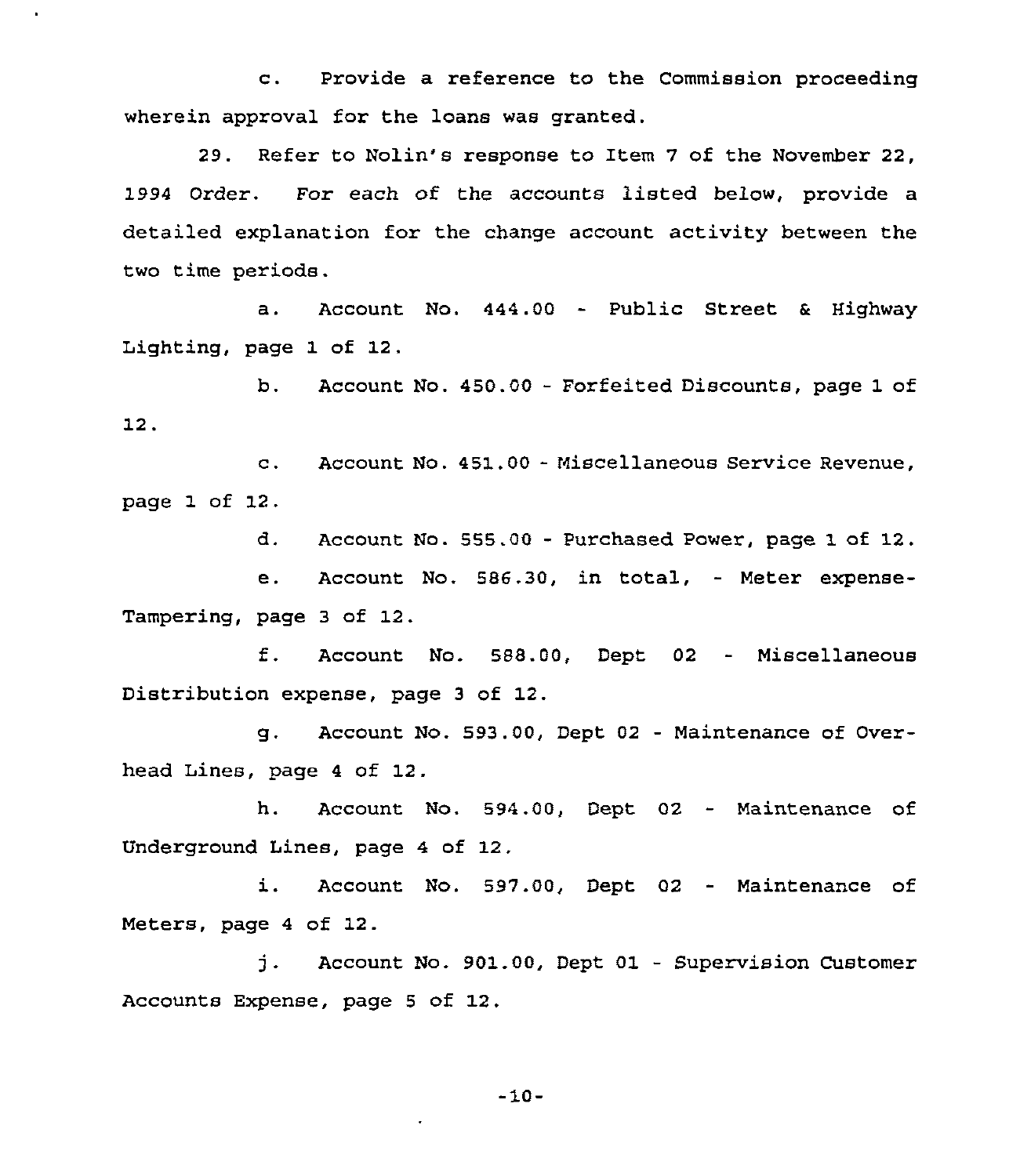k. Account No. 902.0Q, Dept Ql, 02, and 03 - Meter Reading Expense, page <sup>5</sup> of 12.

l. Account No. 902.10, Dept <sup>01</sup> and <sup>02</sup> - Meter Reading Expense-yearly, page 5 of 12.

m. Account No. 903.00, Dept 01 - Customer Records and Collection Expense, page 5 of 12.

n. Account No. 910.00, Dept 03 - Miscellaneous Customer Service & Information Expense, page <sup>6</sup> of 12.

o. Account No. 920.0Q, Dept 01 - Administrative and General Salaries, page 7 of 12.

p. Account No. 921.00, Dept <sup>02</sup> and <sup>03</sup> - Office supplies and Expenses, page 7 of 12.

q. Account No. 923.00, Dept <sup>02</sup> and 03 - Outside Services Employed, page 7 of 12.

r. Account No. 925.00, Dept <sup>02</sup> - Injuries and Damages, page 7 of 12.

s. Account No. 926.00, Dept <sup>02</sup> - Employees Hospitalization & Benefits, page <sup>8</sup> of 12.

t. Account No. 926.1Q, Dept <sup>02</sup> - Retirement & Security-Employees Share, page 8 of 12.

u. Account No. 930,20, Dept 01, 02, and 03 Miscellaneous General expense, page 9 of 12.

v. Account No. 903.21, Dept 01 — Misc Gen Exp-Directors Fees & Mileage, page 9 of 12.

w. Account No. 428.00 - Amortization of Debt Discount and Expense, page 11 of 12.

-11-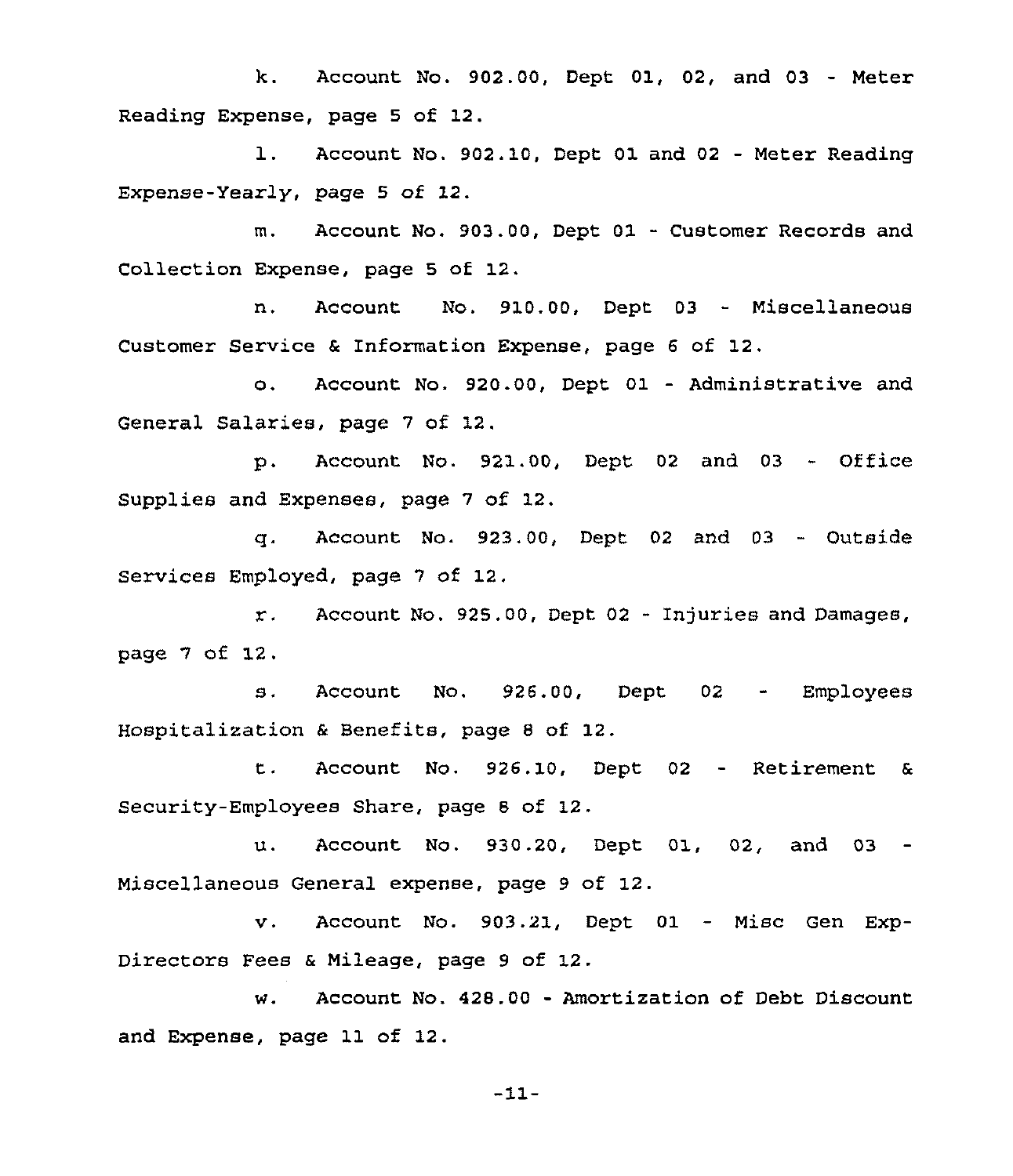x. Account No. 423.00 - Generation & Transmission Capital Credits, page 12 of 12.

30. Refer to Nolin's response to Item 9 of the November 22, 1994 Order. Nolin indicated in Case No. 94-357<sup>1</sup> that it is formulating a new equity management plan.

a. Provide the status of the new equity management plan.

b. Provide the date Nolin anticipates implementing the new equity management plan.

c. Why has Nolin not proposed <sup>a</sup> change in its equity management plan in this case7

d. Provide the estimated impact the new equity management plan will have on Nolin's revenue requirements.

31. Provide the following information concerning member and associated organization capital credits:

a. The outstanding balance of capital credits assigned to Nolin by each associated organization as of test-year end. Include the amount of capital credits assigned from each organization for the last five calendar years.

b. The amount of capital credits paid in cash by each associated organization to Nolin during the test year and the four previous calendar years.

 $\mathbf{1}$ Case No. 94-357, The Application of Nolin Rural Electric Cooperative Corporation for a Deviation from the Settlement Agreement of 10/11/90 in Case No. 90-064.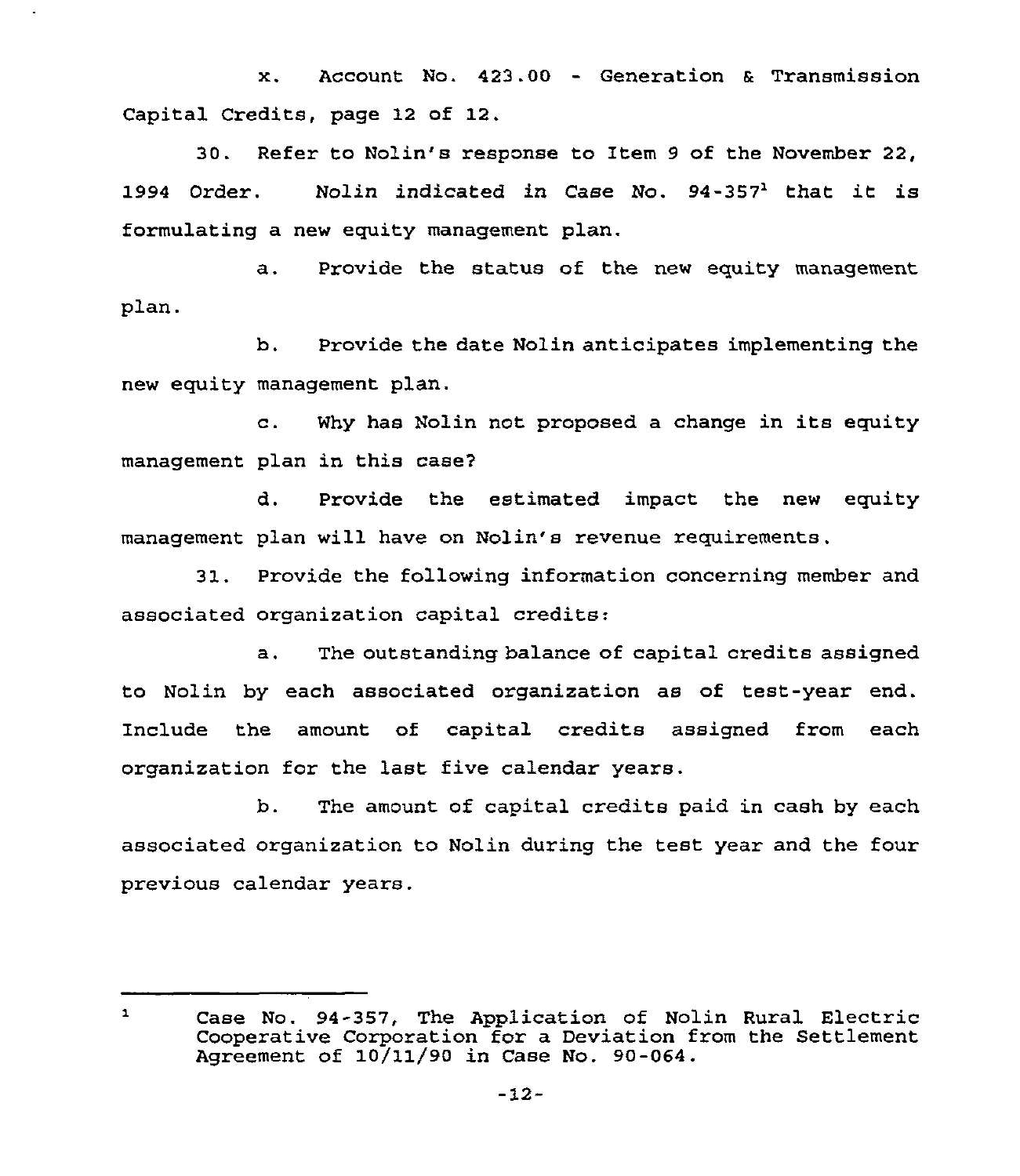c. The balance of member capital credits as of testyear end. Indicate the date of the last general retirement of member capital credits.

32. Refer to Nolin's response to Item 10 of the November 22, 1994 Order.

a. Explain how Nolin selected the providers of its legal, engineering, accounting, auditing, and other professional services.

b. State when Nolin retained its current providers of legal, engineering, accounting, auditing, and other professional services. How frequently is the use of these providers reviewed?

33, Refer to Nolin's response to Item 11 of the November 22, 1994 Order.

a. Explain in detail the rationale of providing health insurance coverage to the directors and their eligible dependents, as noted in Part II, Section B,

b. Provide the cost of providir Medical/Hospitalization coverage for Director Dependent{s) for the test year.

34. Refer to Nolin's response to Item 12 of the November 22, 1994 Order. Explain why annual meeting costs have increased approximately 27 percent in the past 5 years.

35. Refer to Nolin's response to Item 19 of the November 22, 1994 Order. Provide the following:

-13-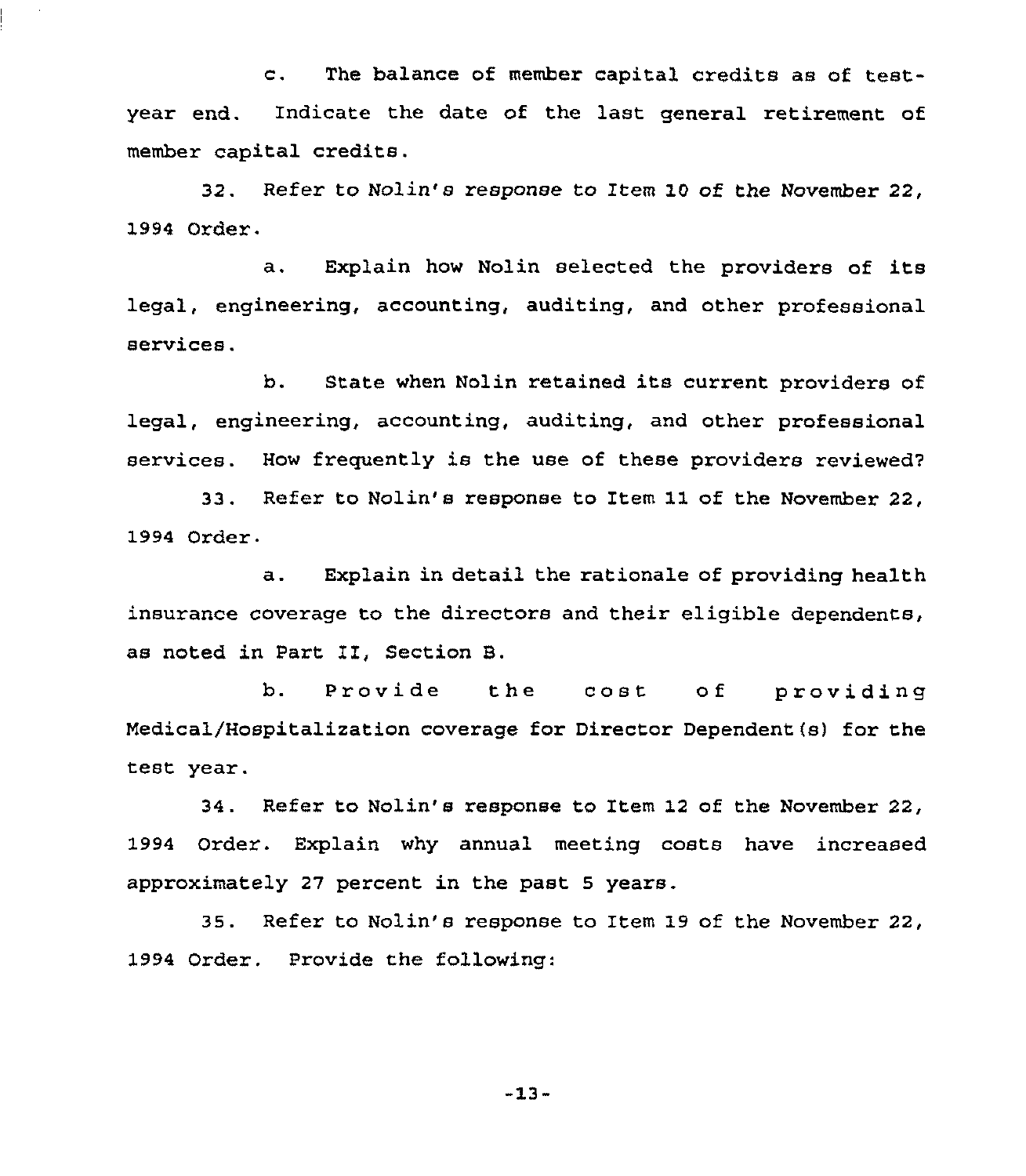a. <sup>A</sup> detailed schedule of any expense over \$1,000. The schedule shall include the transaction date, vendor, amount, document reference, and purpose of the advertisement.

b. <sup>A</sup> breakdown of sales and promotional advertising.

c. An explanation of why promotional and institutional advertising should be included for rate-making purposes given 807 KAR 5:016, Section 4.

d. An explanation of why Annual Meeting Expense is recorded as a deferred debit.

36. Refer to Nolin's response to Item 20, page 1 of 16, of the November 22, 1994 Order.

a, Describe the service represented by the entry "computer charges."

b. The name(s) of the company(s) which provided these services.

37, Refer to Nolin's response to Item 20, page 1 of 16, of the November 22, 1994 Order. Reconcile the following expenses as shown on page 1 of 16 with the supporting documentation as shown on pages <sup>2</sup> through 16 of 16.

a. Miscellaneous, totalling \$5,362.89

b. Meetings and Conferences, totalling \$7,495.33

c. Labor, totalling, \$4,606.51

d. Directors' Fees and Expenses, totalling, \$45,054.67

38. Refer to Nolin's response to Item 20, pages <sup>4</sup> through 12 of 16, of the November 22, 1994 Order. Explain why the following expenses have not been excluded for rate-making purposes:

 $-14-$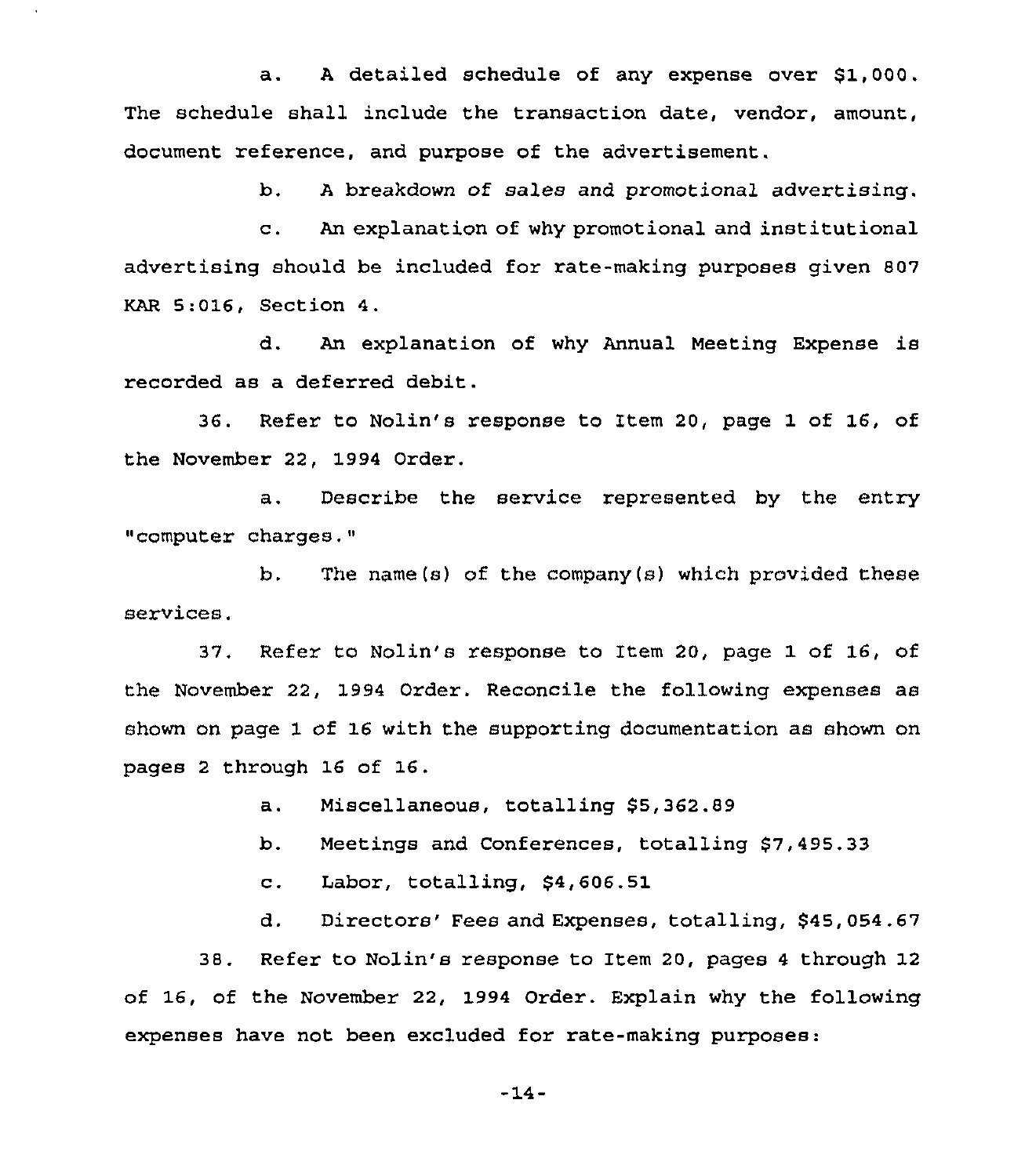- a. Donation to "AUSA" year 1 of <sup>3</sup> year pledge
- b. Purchase of flowers
- c. Purchase of fruit baskets
- d. Christmas cards
- e. Christmas lunch for employees
- f. Supplies for Christmas sign
- g. Donation to Kentucky Sheriff's Boys <sup>a</sup> Girls Ranch
- h. Donation to Lions-Magnolia
- i. Christmas in Park

39. Refer to Nolin's response to Item 20, pages <sup>4</sup> through 12 of 16, of the November 22, 1994 Order. Describe the purpose of each of the following:

- a. Photo of Georgia Storm Damage
- b. Storm Compensation GC
- c. Royalty Printing Company
- d. "LCNI"
- e. R.L. Polk 6 Co - Book <sup>6</sup> Listings
- f. Meeting "MIP School"
- g. Subscription How They Spend Our Money
- h. New Member Surveys
- i. Kentucky State Poster Kits
- j. Employee Physicals
- k. Elizabethtown Hardin Co Chamber Tuition

40. Reconcile Directors'ees and Expenses totalling \$45,054.67 as shown on page 1 of 16 of Item 20 of Nolin's response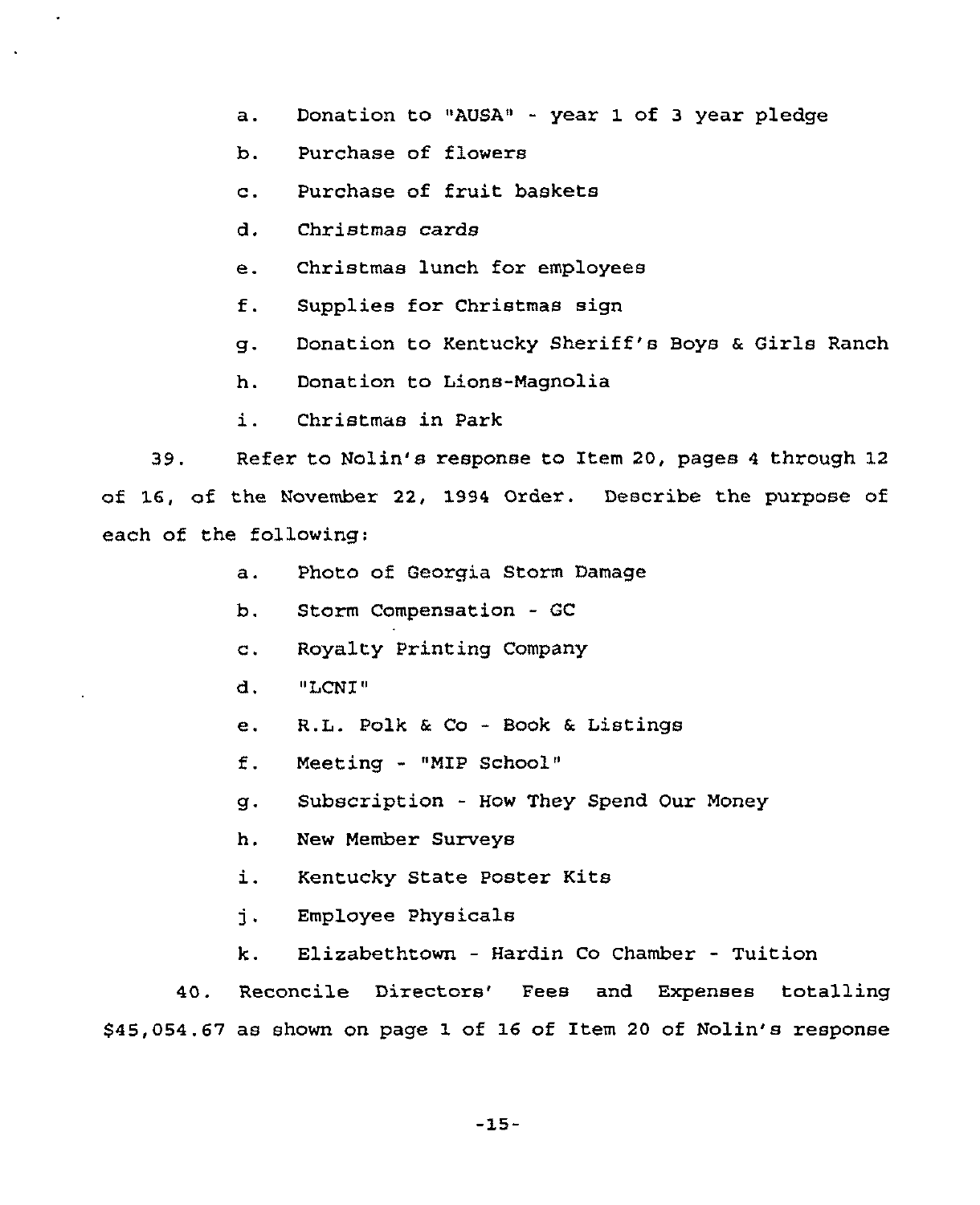to the November 22, 1994 Order with the 542,860.46 total shown on page 1 of 7 of Item 22 of the same response.

41. Refer to Nolin's response to Item 22 of the November 22, 1994 Order. Explain the rationale for providing life insurance to Nolin's Directors.

42. Refer to page 2 of 7 of Nolin's response to Item 22 of the November 22, 1994 Order. Explain why Nolin paid Robert C. Wade \$125 per day for conference attendance.

43. Refer to Nolin's response to Item 22 of the November 22, 1994 Order. State whether all of the directors have family hospitalization plans. If so, provide the costs of an individual plan for these directors.

44. Refer to page 2 of 4 of Nolin's response to Item 23 of the November 22, 1994 Order. Why is Nolin paying a health insurance premium to East Kentucky Power7

45. Refer to page 3 of <sup>4</sup> Nolin's response to Item 23 of the November 22, 1994 Order. How frequently has Nolin performed a "Study of Distribution Plant Depreciation Rates"?

46. Refer to Exhibit L, Schedule 2, of the Application. For all rate schedules, provide workpapers to show the derivation of the power usage and dollar amounts. In the alternative, show a comparison to the filing of East Kentucky Power Cooperative, Inc. in Case No. 94-336 and reconcile any differences in kilowatts, kilowatt hours or dollars.

—16-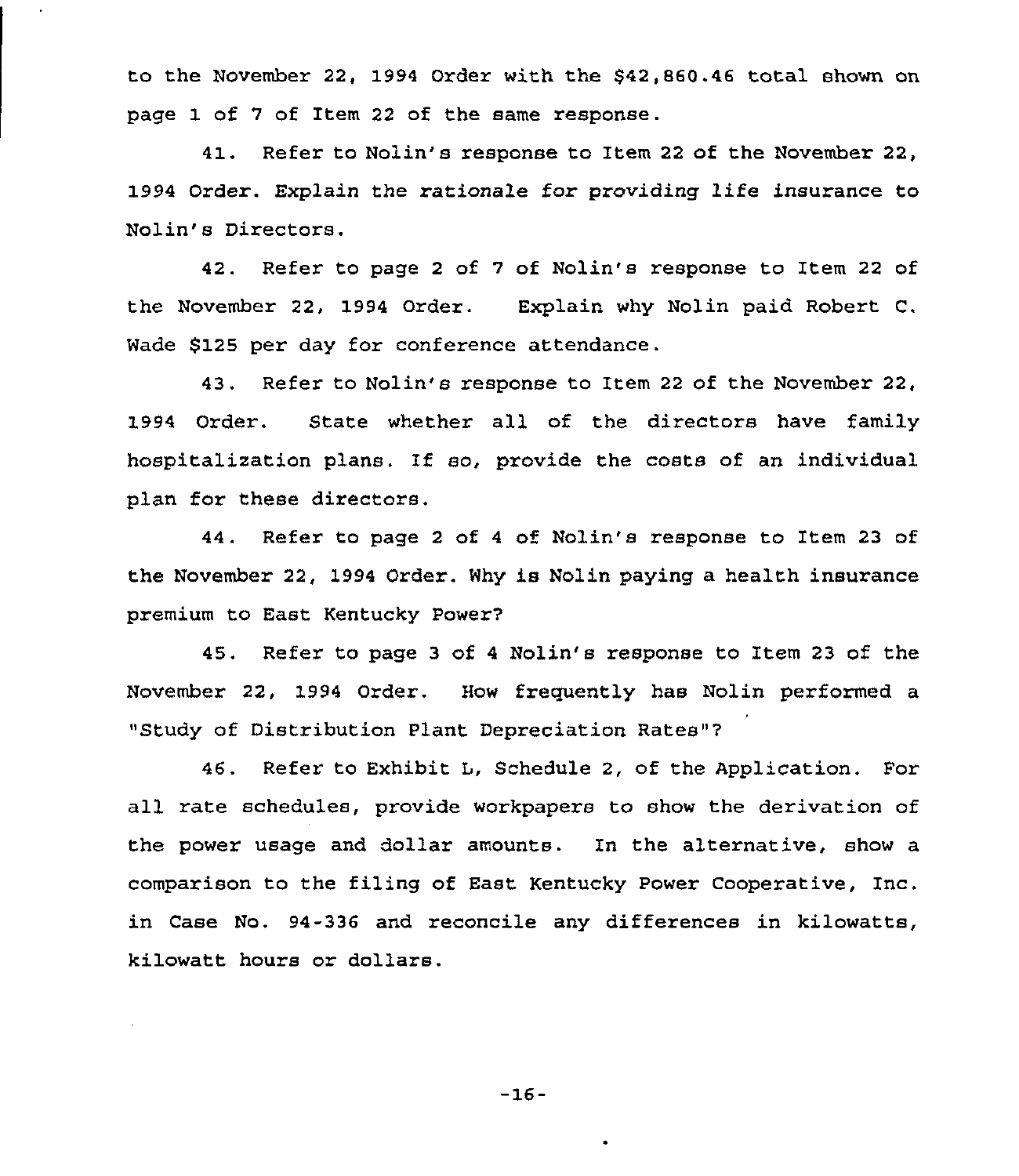47. Refer to Exhibit L, Page <sup>2</sup> of 2, of the Application. Provide workpapers to show the derivation of the (\$1,603,814) shown in Column (2), Purchased Power.

48. Refer to Nolin's depreciation study, "Report on Analysis of Distribution Plant in Service," provided in Exhibit L, Schedule 4, of Nolin's application. Wherever possible, numerical data requested in the following questions should be provided on a computer disk, preferably a 3.5 inch floppy disk, in a Lotus for DOS file or an ASCII delimited or similar format which can be readily imported into Lotus.

a. At page 2, the report states that "Nolin does not maintain salvage information at the distribution plant account level, but in total." This failure required an allocation of salvage to the various plant accounts. Does Nolin maintain retirement data at the plant account level7 If no, was an allocation of retirement data also necessary7

b. At page 4, the report indicates that the life analysis method used is the Simulated Plant Record method, which uses the total yearly additions, retirements, and ending balances to provide estimates of the age distribution of an account based on the known dispersion factors of the Iowa Curves. Provide the yearly additions, retirements, and ending balances for each account analyzed in this fashion in the depreciation study.

c. Does Nolin intend to maintain aged data to avoid the need for simulating this data?

-17-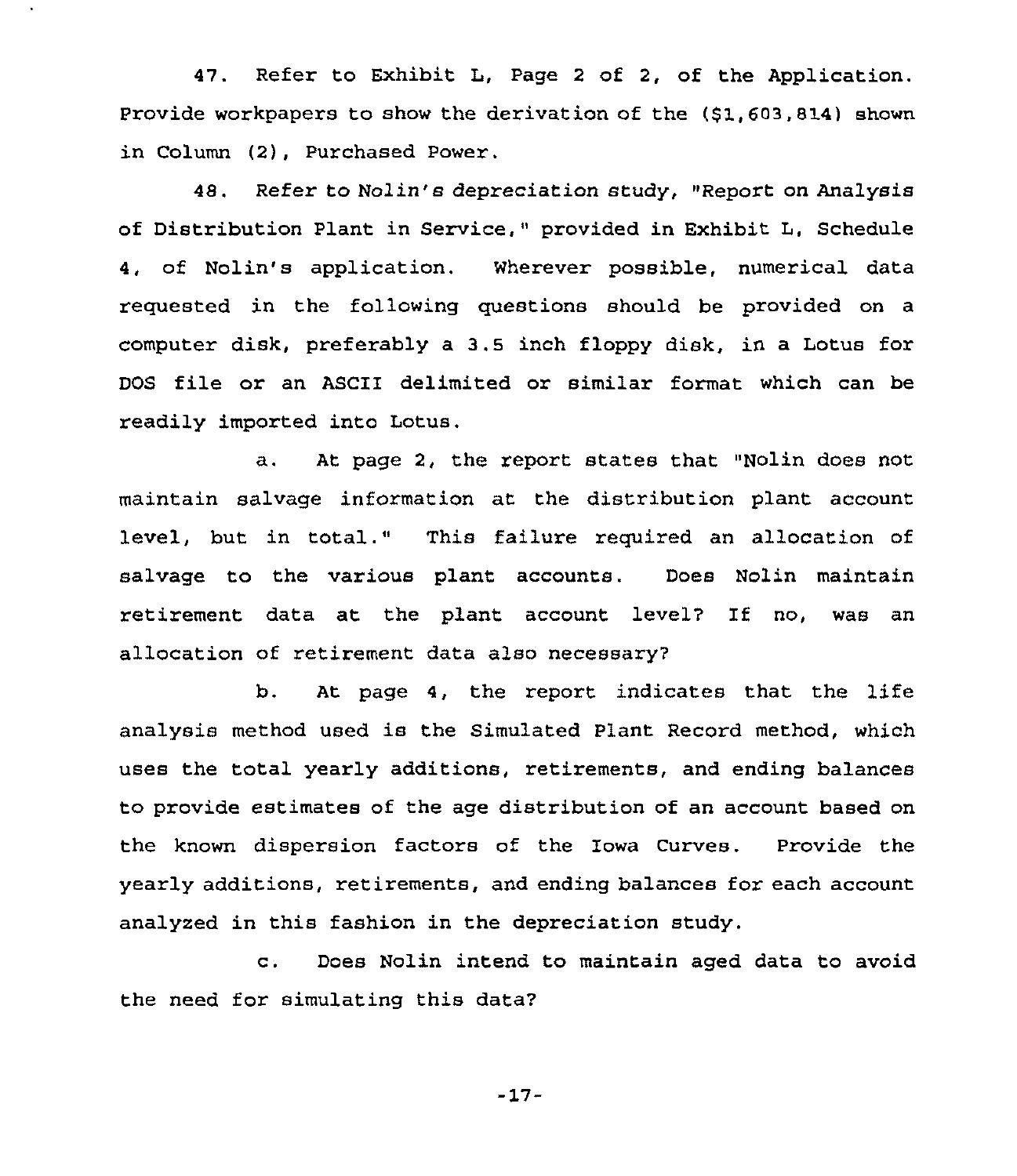d. Worksheet III in Attachment 1 contains a report showing the conformance data to the various Iowa Curves for Account 364, Poles, Towers, and Fixtures. Provide this report for each plant account.

e. At page 10, the report indicates that retirements can occur ". . .much earlier than expected if the consumer changes their desired method of service (i.e. they switch from electric to natural gas)." Has it been Nolin's experience that customers who switch to natural gas also disconnect their electric service2

f. At page 14, the report indicates that Nolin maintains its accumulated provision for depreciation in one account, rather than at the plant account level. Nolin's depreciation consultants have recommended that accumulated depreciation be maintained at the individual distribution plant account level to facilitate the monitoring process. Does Nolin intend to implement this recommendation?

g. Appendix <sup>B</sup> of the report contains detailed calculation worksheets by account which are titled "Calculation of the CAD and CADR Using the SL-AL-RL-BG Model." Explain the meaning  $of$   $"BG."$ 

h. Provide the data in Appendix B of the report on computer disks in the format described above.

-18—